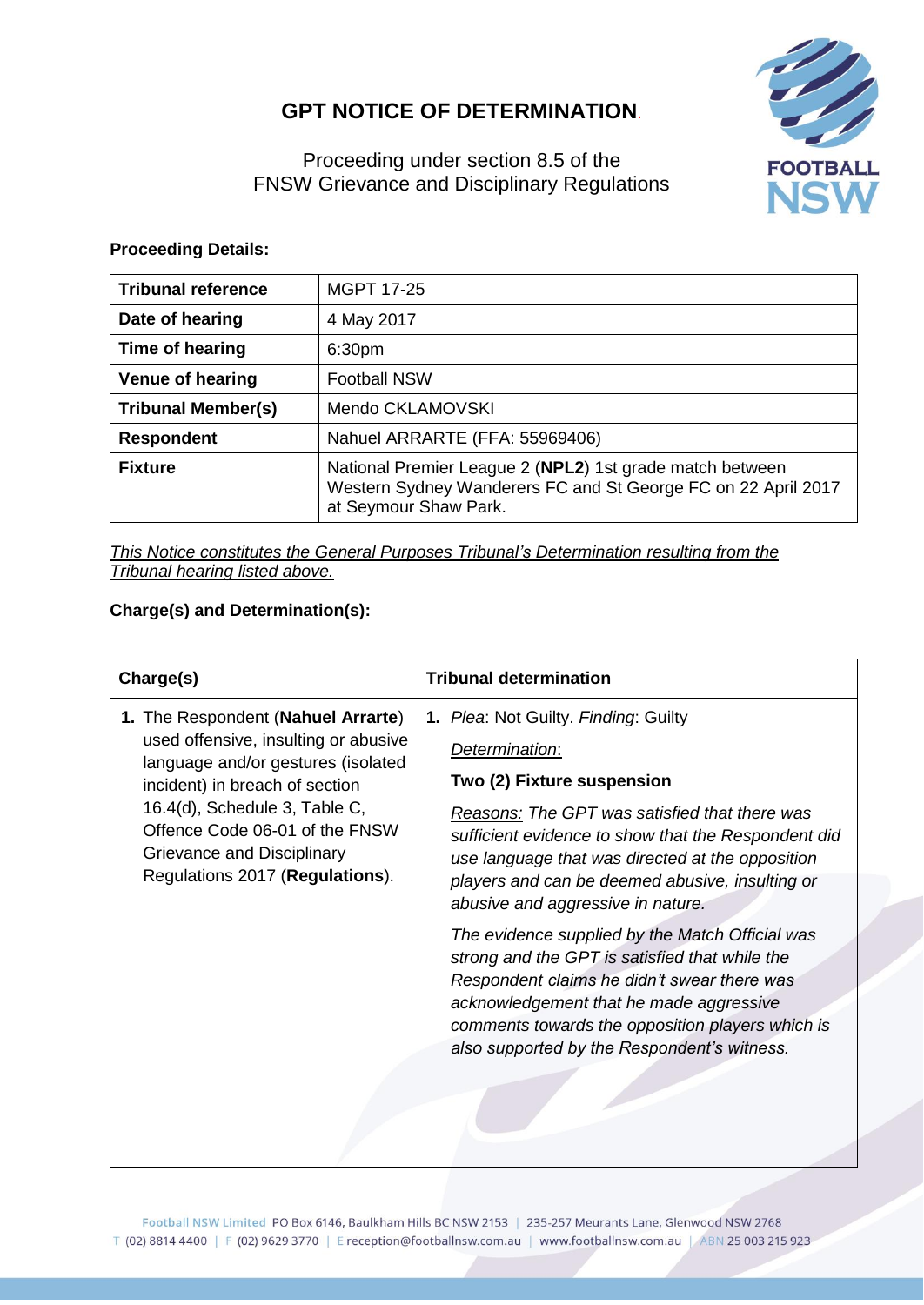| 2. The Respondent failed to abide by<br>or comply with a direction of a<br>Match Official in breach of section<br>of 16.4(d), Schedule 3, Table B,<br>Offence Code 01-01 of the<br>Regulations.                                                                      | $\boldsymbol{2}$ | Plea: Not Guilty. Finding: Guilty<br>Determination:<br>One (1) Fixture suspension<br>Reasons: The GPT accepted the evidence supplied<br>by the Match Officials that the Respondent did not<br>leave the Field of Play when directed to do so. The<br>video evidence provided supports this finding as it<br>appears the Match Official has directed the<br>Respondent to leave on three occasions before he<br>makes his way off the field.                                                                                                                                                                                                                                                                                                                                                                                                                                                                                                                                                                                                                                                                                                                                                                                                                                                                                                                                     |
|----------------------------------------------------------------------------------------------------------------------------------------------------------------------------------------------------------------------------------------------------------------------|------------------|---------------------------------------------------------------------------------------------------------------------------------------------------------------------------------------------------------------------------------------------------------------------------------------------------------------------------------------------------------------------------------------------------------------------------------------------------------------------------------------------------------------------------------------------------------------------------------------------------------------------------------------------------------------------------------------------------------------------------------------------------------------------------------------------------------------------------------------------------------------------------------------------------------------------------------------------------------------------------------------------------------------------------------------------------------------------------------------------------------------------------------------------------------------------------------------------------------------------------------------------------------------------------------------------------------------------------------------------------------------------------------|
| 3. The Respondent used offensive,<br>insulting or abusive language<br>and/or gestures towards or about a<br>Match Official (repeated and/or<br>excessive conduct) in breach of<br>section 16.4(d), Schedule 3, Table<br>B, Offence Code 05-01 of the<br>Regulations. | 3                | Plea: Not Guilty. Finding: Guilty<br>Determination.<br>Five (5) Fixture suspension<br>Reasons: The GPT determined that there was<br>sufficient evidence, based on the strong account by<br>the Match Official (Referee) and supported by the<br>second Match Official's (Assistant Referee) written<br>statement, that the Respondent did use language<br>and/or gestures that were offensive, insulting or<br>abusive. When questioned, the Referee was able to<br>clearly recall the words used being in close proximity<br>to the Respondent and having an unobstructed<br>view.<br>The GPT however could not be satisfied from the<br>evidence provided that the Respondent had in fact<br>sworn on a second occasion as this was not verified<br>by the Referee, or by the witness who were in close<br>proximity, and is denied by the Respondent.<br>The GPT therefore determined that the Respondent<br>is in fact quilty of Offence Code 04-01 (Schedule 3,<br>Table B) - Use of offensive, insulting or abusive<br>language and/or gestures (isolated incident).<br>The GPT accepted that the Respondent's main<br>concern when entering the Field of Play was the<br>welfare of his player. However, upon reaching the<br>player it appears, from the video evidence supplied,<br>that the Respondent confronts the Match Official<br>rather than assist the player. |